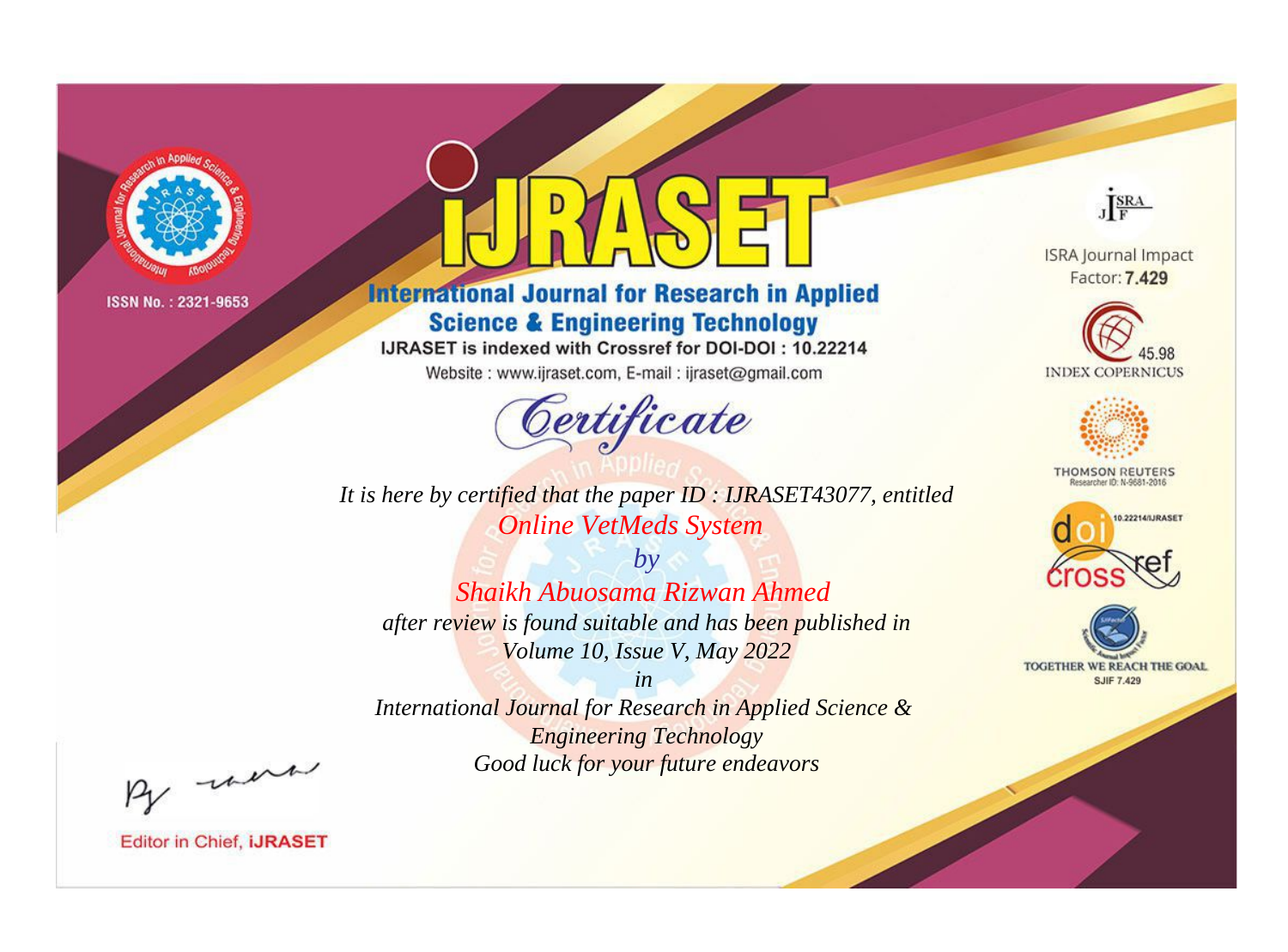

# **International Journal for Research in Applied Science & Engineering Technology**

IJRASET is indexed with Crossref for DOI-DOI: 10.22214

Website: www.ijraset.com, E-mail: ijraset@gmail.com



*It is here by certified that the paper ID : IJRASET43077, entitled Online VetMeds System*

*by Attar Faiz Farid after review is found suitable and has been published in Volume 10, Issue V, May 2022*

*in International Journal for Research in Applied Science & Engineering Technology Good luck for your future endeavors*



**Editor in Chief, IJRASET** 

**ISRA Journal Impact** Factor: 7.429

JERA





**THOMSON REUTERS** 



TOGETHER WE REACH THE GOAL **SJIF 7.429**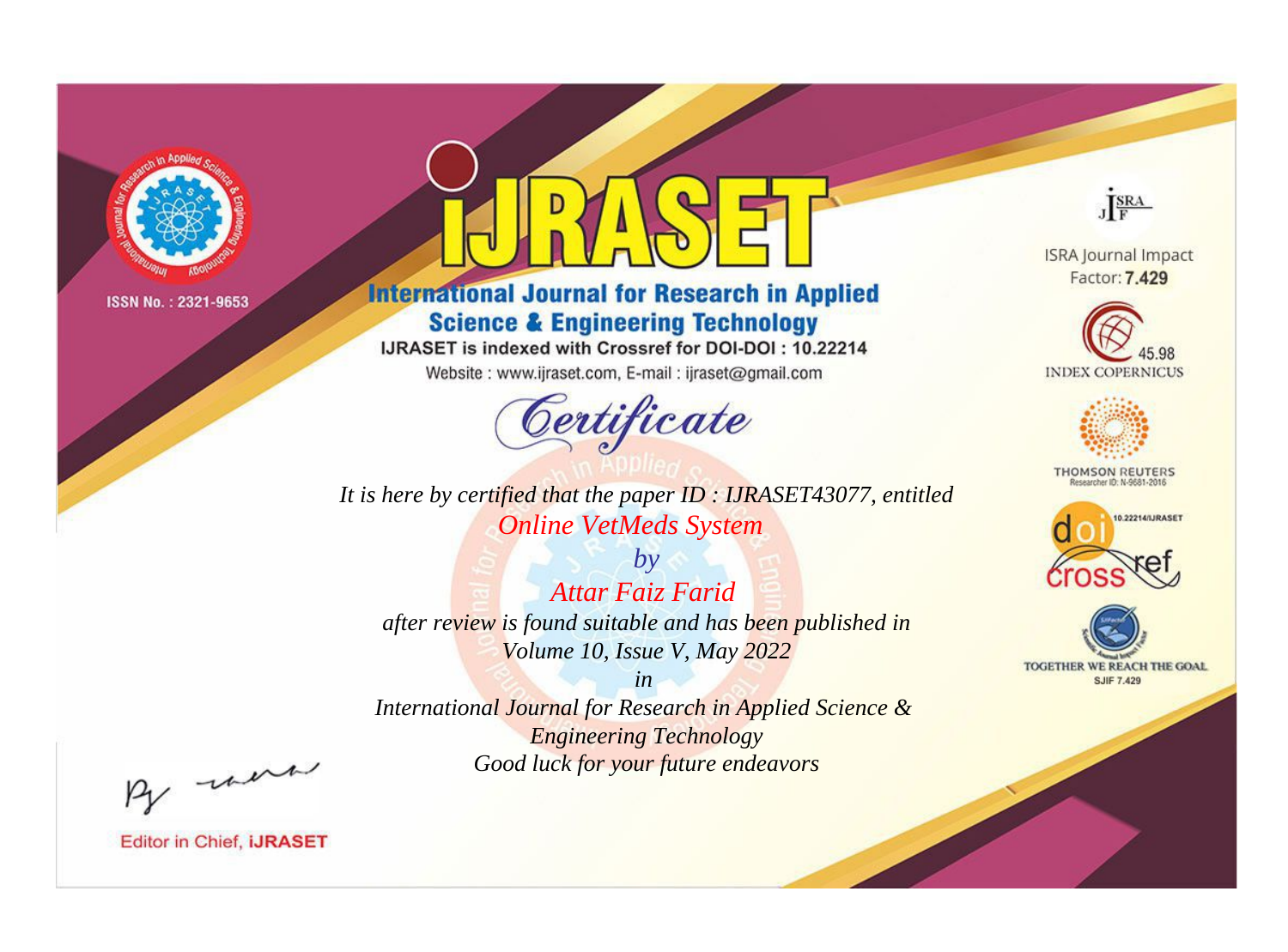

# **International Journal for Research in Applied Science & Engineering Technology**

IJRASET is indexed with Crossref for DOI-DOI: 10.22214

Website: www.ijraset.com, E-mail: ijraset@gmail.com



JERA

**ISRA Journal Impact** Factor: 7.429





**THOMSON REUTERS** 



TOGETHER WE REACH THE GOAL **SJIF 7.429** 

*It is here by certified that the paper ID : IJRASET43077, entitled Online VetMeds System*

*by Desale Vaibhav Rajendra after review is found suitable and has been published in Volume 10, Issue V, May 2022*

*in* 

*International Journal for Research in Applied Science & Engineering Technology Good luck for your future endeavors*

By morn

**Editor in Chief, IJRASET**